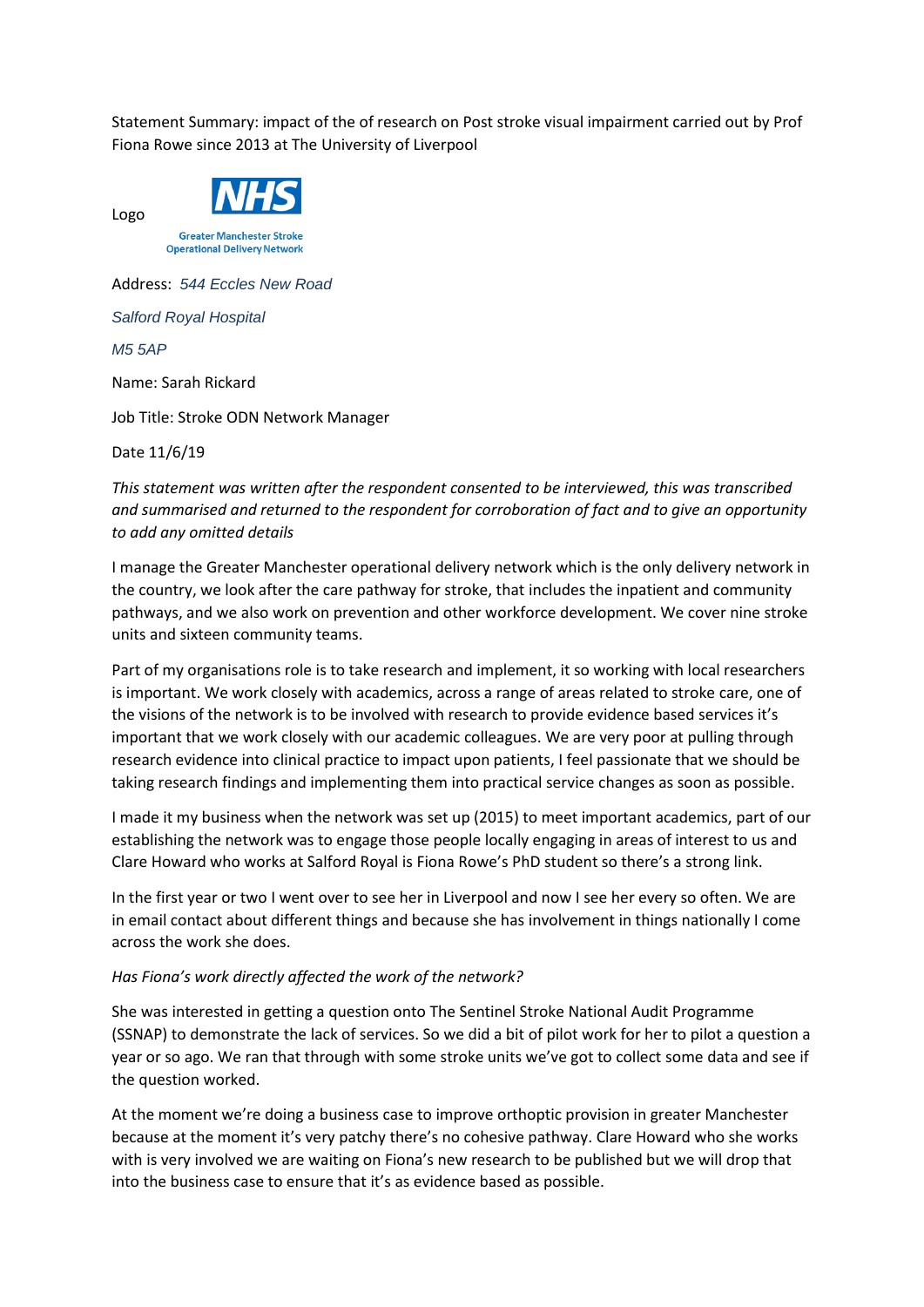## *What changes have occurred due to Prof. Rowe's research?*

From a local perspective we're only just doing something about it. We've known there's an issue. I think what she does is what orthoptics is to stroke is quite niche, its really good to have a champion and an evidence base so what she does is really important to make sure there is robust evidence that will help support change because if you don't, you can go and talk to commissioners and say things are a bit crap but actually its much better to go here's the data to show that and here's what we can do about it, so I think her most recent paper will be really useful, clarifying what the need is and how many people do have visual impairment after a stroke because what that then does for us is allow us to say, based on our population that this many people are going to be assessed and this many people are potentially going to need to be treated, this is the service that we have at the moment, this is the gap, here's what we need to fund it, so, data does drive change, having data really does make a difference, so, the facts that she's University of Liverpool, that she's an academic of high standing, that means that not only do we have an evidence base but a really robust, good quality evidence base which we can then cite as part of the case for change.

Stroke is mentioned in the national plan, orthoptics is mentioned within our community pathways, people within my network are involved in working groups to move things forward. The local work we're doing on the orthoptic side of things in Greater Manchester, we've known there's a gap for a time but Fiona's publication has triggered us to do some more work on that.

We are very poor at collecting long term outcome data, given that stroke is the biggest cause of disability actually longer term outcomes are often more relevant than short term, mortality's important, people do die but we don't measure very well what survivors have to live with.

One of the things we are doing locally is to look at the data that's provided to look at the six month review we don't do well at looking at the unmet needs. We as a region developed it and we'll probably roll it out nationally at some point. Each team's collecting how many stroke 6 month reviews are done and then they are going to collate how much unmet need there is. One of the unmet needs will be visual impairment, we will be able to collect data to show we have got X amount of patients that even after 6 months of intervention, therapy, whatever, they still have an unmet need. I don't know what that data looks like but I would be very surprised given our current circumstances and services if we were doing stunningly well at it. We're data rich in the stroke units but data poor outside of that.

If you don't have someone banging the drum, and I think certainly my impression is nationally if Fiona wasn't there making the case, because it is quite niche but ironically it effects lots of people but because it's not particularly medical, the stroke doctors don't really understand visual impairment, they don't have the expertise in it therefore its often neglected and because orthoptics is an AHP profession and not a medical one or even a nursing one those are areas that don't do very well in the NHS because they don't have strong leadership so I think she provides strong clinical leadership, having that in an area that doesn't come under medicine is really important and you do not drive the agenda forward without that. The combination of her clinical leadership with academic scholarship means there is more of a focus nationally on orthoptics than there would be if she wasn't in the world and there wasn't someone like her pushing forward with that agenda.

## *Future work*

We will continue to collaborate with her. Improving the services through the business case is what we will be working on this year. We will also be doing training, the cheap thing we can do is upskill with the assessment tools and things like that which will be borne out of the research that Fiona's